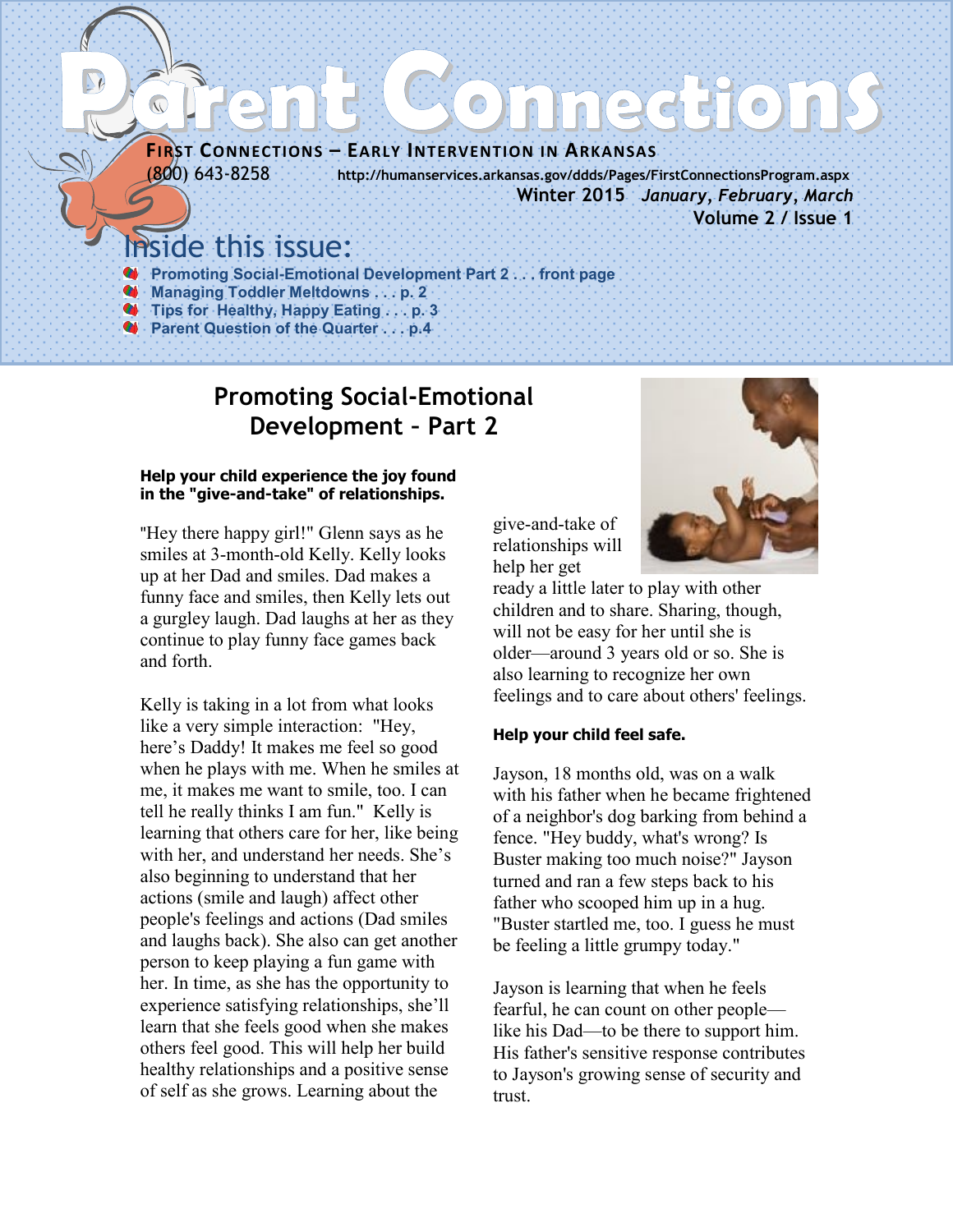### **Emotion Coaching**

#### **1. Listen with empathy.**

Pay close attention when your child says how he feels, and then mirror what he's shared back to him. Use examples from your own life to show him you understand what he's said. Tell him about how you felt when your sibling got to go to the amusement park with your father and you didn't, and how your mom or dad made you feel better. This tells your child that everyone has these feelings, and that they will pass.

#### **2**. **Help your child name her feelings.**

With limited vocabulary and little understanding of cause and effect, toddlers often have trouble describing what they feel. Help your child [build](http://www.babycenter.com/404_how-can-i-help-my-toddler-put-his-thoughts-together-into-sen_12269.bc)  [an emotional vocabulary](http://www.babycenter.com/404_how-can-i-help-my-toddler-put-his-thoughts-together-into-sen_12269.bc) by giving labels for feelings. If she's acting disappointed, you might say, "You feel sad about that, don't you?" If your child seems sad or upset for no immediate reason, try looking at the big picture and think about what might be troubling her. Did you and your spouse have an argument? A recent move? If you're not sure what's going on, watch and listen while she plays.

#### **3. Validate your child's emotions.**

Instead of saying, "There's no reason to get so upset" when your child gets mad, acknowledge how natural her reaction is. Say, "It's really frustrating when you can't finish a puzzle, isn't it?" Telling her that her reactions are inappropriate or excessive will make her feel as if she should muzzle them.

#### **4. Turn tantrums into teaching tools.**

If your child gets upset about an appointment with the doctor, help him feel in control by preparing for the visit. Talk with him about why he's afraid, what he can expect during the visit, and why he needs to go.

#### **5. Set an example by staying calm.**

React calmly to your child's emotions. It's important not to be verbally harsh when you're angry. Try saying, "It upsets me when you do that," rather than "You make me crazy," so your child understands that the problem is his behavior, not him. Be careful to avoid excessive criticism, which tends to chip away at a child's self-confidence. Above all else, stay in touch with your own feelings. Hiding your real feelings will only confuse your child. By acknowledging that you're displeased without acting upset, you show your child that even difficult feelings can be managed.

# **Managing Toddler Meltdowns**

**No parent likes a "meltdown," but if we stay calm, we can use the tantrum as a teachable moment.**



In his book *Raising an Emotionally Intelligent Child*, psychologist John Gottman says that when you help your child understand and handle overwhelming feelings such as anger, frustration, or confusion, you help your child develop emotional intelligence quotient, or "emotional IQ."

A child with high "emotional IQ" is better able to cope with his feelings, calm him/herself down , understand and relate with others, and form strong friendships more easily than a child with a lower emotional IQ. A high "emotional IQ" helps children grow into confident, responsible, successful adults with better relationships skills. Parents can help their child develop a strong "emotional IQ" through "emotion coaching" -- a series of steps you can use to teach your child to analyze feelings and handle conflict (see sidebar).

#### **Use conflicts to teach problem-solving.**

When your toddler goes head-to-head with you or another child, set simple and clear limits, then guide him toward a solution. For example, you can say, "I know you're [upset with your sister](http://www.babycenter.com/0_helping-your-1-year-old-adjust-to-a-new-sibling_3636622.bc) for knocking over your block tower, but you can't hit her. What else can you do if you get mad?" If your child doesn't have any ideas, give him options.

Anger management specialist Lynne Namka advises telling your child to first check his tummy, jaw, and fists to see if they're tight, breathe deeply "to blow the mad out," and to feel good about recovering control. Then, Namka says, help your child use a strong voice to talk his anger out, beginning with something like, "I feel mad when you yell like that." Children should know that it's okay to be angry, as long as they don't hurt other people because they're angry.

*Parent Connection / Winter <sup>2015</sup>***2**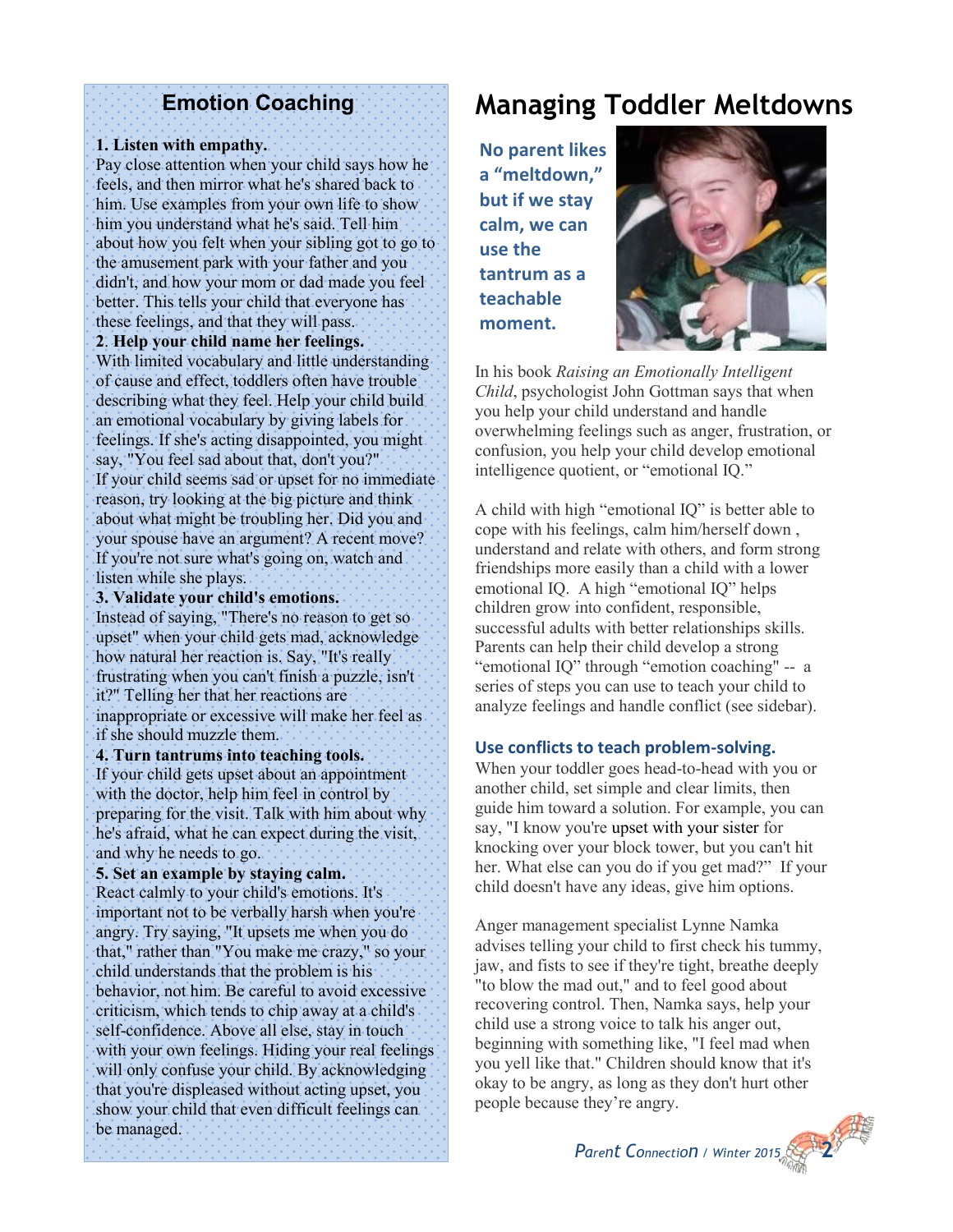# Tips for Healthy, Happy Eating



**Toddlers are notoriously picky eaters, but with a little patience, creativity, and a sense of humor, you can help your child become a happy, healthy eater.**

1. Offer 3 to 4 healthy food choices at each meal. Research shows that children will choose a healthy diet when they are offered a selection of different healthy foods.

2. Don't force your baby or toddler to eat. This can become a power struggle that results in children refusing the food and eating less.

3. Don't give up on new foods! Patience is the key. You may have to offer your child a new food 10 or 15 times before he/she will eat it. (and, in #1, try offering "familiar foods" with unfamiliar foods)

4. Turn off distracting noise like music, TV, phone, computers, etc) at meal and snack times. These sounds can distract children from eating. It also takes time away from talking!

5. Healthy eating and exercise go hand in hand, and active play burns calories and increases appetite. So make active play a part of everyday family life!

6. Children grow physically in different ways and "baby fat" may actually be "normal" and healthy. But, if you have a concern about your child's weight or activity level, talk to your child's health care provider. To learn more about feeding and young children, visit [www.zerotothree.org](http://www.zerotothree.org/) for publications, webinars, and support!



 Baby, Let's Eat!

**Feeding is one of a parent's most important jobs. It is how we help our children grow healthy and strong.**

Mealtimes are about much more than food, they're a time to connect with your child and to support overall development. Don't have him/her eat alone, instead sit with and talk with your child during meals, label food items and utensils, ask questions and wait for his/her response. This helps build strong social skills and strong family relationships.

Routines make children feel secure and help the child know what to expect as they look forward to each meal. Establish regular meal and snack times and routines beginning when your child is 9-12 months old.

Meal and snack times also give you a chance to help your baby or toddler:

- Learn healthy eating habits
- Feel important and loved
- Feel understood and respected
- Trust that others will care for him/her
- Feel good about his/her body

http://main.zerotothree.org/site/DocServe r/Healthy\_eating\_parent\_handout- eng.pdf;jsessionid=5C9A4E3F888460A15C 0255029F4A1230.app257d?docID=4181